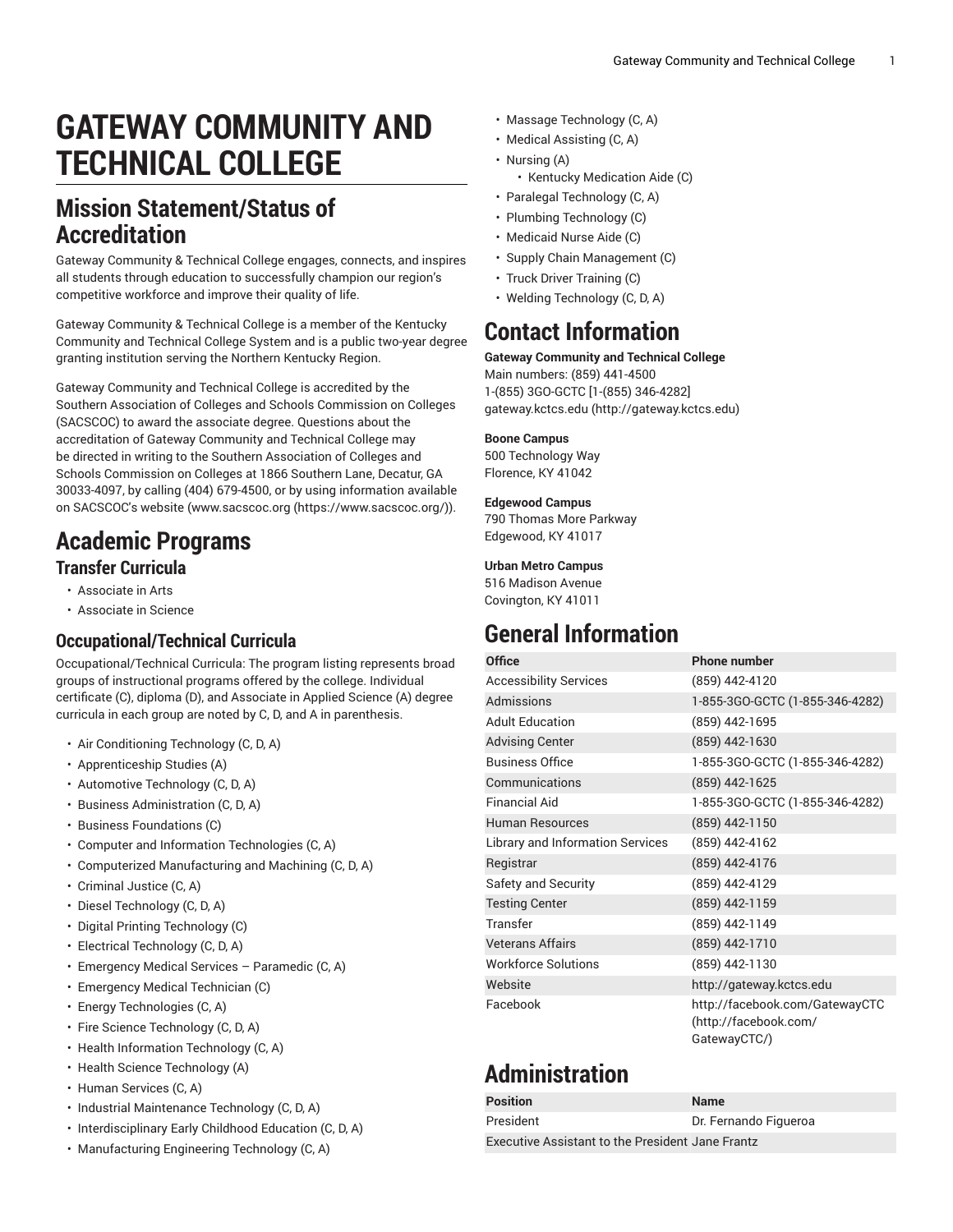| Provost and Vice President,<br>Academic Affairs                                                   | Dr. Teri VonHandorf      | <b>Faculty</b>                                                                                                                                                                                                                                                                                                                                                                                                                                                                                                                                                   |
|---------------------------------------------------------------------------------------------------|--------------------------|------------------------------------------------------------------------------------------------------------------------------------------------------------------------------------------------------------------------------------------------------------------------------------------------------------------------------------------------------------------------------------------------------------------------------------------------------------------------------------------------------------------------------------------------------------------|
| Vice President, Administrative and<br><b>Business Affairs</b>                                     | Jamie Younger            | This page reflects faculty names and their degree/credential as of July 1,<br>2022. This information is updated annually.                                                                                                                                                                                                                                                                                                                                                                                                                                        |
| Vice President, Development and<br><b>External Relations</b>                                      | Adrijana Kowatsch        | Addison, Curt, Instructor, Kentucky Commercial Drivers License Instructor<br>License, 33 years Occupational Experience                                                                                                                                                                                                                                                                                                                                                                                                                                           |
| Vice President, Student Affiars                                                                   | Ingrid Washington        | Albert, Stephanie Winter, Professor, MEd, Northern Kentucky University,                                                                                                                                                                                                                                                                                                                                                                                                                                                                                          |
| Associate Vice President, Academic Doug Penix<br>Services                                         |                          | 1993<br>Bennett, Frances Ann, Assistant Professor, MA, Northern Kentucky<br>University, 2017<br>Blum-Pretty, Sherry, Associate Professor, MA, Northern Kentucky<br>University, 2010                                                                                                                                                                                                                                                                                                                                                                              |
| Associate Vice President,<br>Enrollment                                                           | Andre Washington         |                                                                                                                                                                                                                                                                                                                                                                                                                                                                                                                                                                  |
| Vice President, Human Resources                                                                   | Amy Hatfield             | Boggs, Jessica Lauren, Instructor, AAS, Gateway Community and                                                                                                                                                                                                                                                                                                                                                                                                                                                                                                    |
| Associate Vice President, Inclusion Dr. Tiffany Minard<br>and Intervention Services               |                          | Technical College, 2010<br>Brewer, Christopher J, Assistant Professor, AAS, Wisconsin Indianhead<br>Technical College, 1997<br>Brown, Brittany L, Instructor, BSN, Thomas More University, 2011<br>Burch, Courtney, Professor, MA, Northern Arizona University, 2009<br>Camm, Jana, Associate Professor, MEd, Northern Kentucky University,                                                                                                                                                                                                                      |
| Associate Vice President, Student<br>Affairs                                                      | <b>Mallis Graves</b>     |                                                                                                                                                                                                                                                                                                                                                                                                                                                                                                                                                                  |
| Associate Vice President, Workforce Christi Godman<br>Solutions                                   |                          |                                                                                                                                                                                                                                                                                                                                                                                                                                                                                                                                                                  |
| Dean, Arts and Sciences                                                                           | Vacant/Posted            | 1981                                                                                                                                                                                                                                                                                                                                                                                                                                                                                                                                                             |
| Dean, Business, Information<br><b>Technology and Professional</b><br><b>Studies</b>               | Dr. Amy Carrino          | Campbell, Krista N, Instructor, MA, The University of Akron, 1992<br>Carrino, Amy, Professor, JD, Salmon P Chase College of Law, 1988<br>Carroll, John, Instructor, JD, Salmon P Chase College of Law, 2000<br>Carter, Amber, Professor, MBA, Northern Kentucky University, 2019                                                                                                                                                                                                                                                                                 |
| Dean, Health Professions                                                                          | Amber Carter             | Clark, Richard A, Instructor, Certificate, Gateway Community and                                                                                                                                                                                                                                                                                                                                                                                                                                                                                                 |
| Dean, Institutional Effectiveness                                                                 | Dr. Denise Fritsch       | Technical College, 1998                                                                                                                                                                                                                                                                                                                                                                                                                                                                                                                                          |
| Dean, Manufacturing and<br><b>Transportation Technologies</b>                                     | Sam Collier              | Collier, Samuel E, Professor, MA, Morehead State University, 2018<br>Comparetto, William J, Assistant Professor, MA, Miami University, 2008<br>Cornine, Tori R, Instructor, BSN, The Christ College of Nursing and Health                                                                                                                                                                                                                                                                                                                                        |
| Registrar                                                                                         | Andre Washington         | Sciences, 2018                                                                                                                                                                                                                                                                                                                                                                                                                                                                                                                                                   |
| <b>Regional Director of Adult</b><br>Education/Assessment/Placement<br><b>Testing Coordinator</b> | Peg Russell              | Crawford, Charles, Instructor, AAS, Gateway Community and Technical<br>College, 2018                                                                                                                                                                                                                                                                                                                                                                                                                                                                             |
| Director, Academic Advising                                                                       | Jennifer Jones           | Da Silva, Fares, Professor, MA, Indiana State University, 2008                                                                                                                                                                                                                                                                                                                                                                                                                                                                                                   |
| Director, Budget and Fiscal Services Paul Tontillo                                                |                          | DeBerry, John R, Professor, MA, University of Wyoming, 2003<br>Deeley Wilhite, Holly Michelle, Professor, PhD, University of Louisville,                                                                                                                                                                                                                                                                                                                                                                                                                         |
| Director, Development                                                                             | Vacant                   | 2003                                                                                                                                                                                                                                                                                                                                                                                                                                                                                                                                                             |
| Director, Assessibility Services                                                                  | Dana Franxman            | Donahue, William, Instructor, AAS, Bluegrass Community and Technical                                                                                                                                                                                                                                                                                                                                                                                                                                                                                             |
| Director, Early College Opportunities Shelby Krentz                                               |                          | College, 2012                                                                                                                                                                                                                                                                                                                                                                                                                                                                                                                                                    |
| Director, Admissions                                                                              | Erica Clayton            | Down, Sharon, Associate Professor, MA, University of Virginia, 1993                                                                                                                                                                                                                                                                                                                                                                                                                                                                                              |
| Director, Financial Aid                                                                           | Ellen Teegarden          | Eden-Shingleton, Andrea E, Instructor, BSN, Miami University, 2006<br>Ervin, Justin, Professor, PhD, Northern Arizona University, 2011                                                                                                                                                                                                                                                                                                                                                                                                                           |
| Director, Information Services                                                                    | Melissa Sears            | Fitzgerald, Ty E, Assistant Professor, MEd, Miami University, 2013                                                                                                                                                                                                                                                                                                                                                                                                                                                                                               |
| Director, Knowledge Management                                                                    | <b>Steve Popple</b>      | Foltz, Rodney, Instructor, 5 Years Occupational Experience, ASE Master                                                                                                                                                                                                                                                                                                                                                                                                                                                                                           |
| Director, Library and Information                                                                 | Elizabeth Goodman        | Certification                                                                                                                                                                                                                                                                                                                                                                                                                                                                                                                                                    |
| Services                                                                                          |                          | Funk, Adam J, Assistant Professor, PhD, The University of Alabama at                                                                                                                                                                                                                                                                                                                                                                                                                                                                                             |
| Director, Maintenance and<br><b>Operations</b>                                                    | Mike Baker               | Birmingham, 2011<br>Frazier, Paul, Associate Professor, PhD, University at Albany SUNY, 2001<br>Frazier, Ricky Nelson, Instructor, Certificate, Somerset Community<br>College, 1999<br>Gibbs, James F, Lecturer, JD, University of Louisville, 1992<br>Giesey, Mark E, Lecturer, BS, University of Cincinnati, 1986<br>Gilvin, Jimmy W, Instructor, AAS, Maysville Community and Technical<br>College, 2011<br>Grooms, Chad M, Assistant Professor, MBA, Morehead State University,<br>1998<br>Hafley, Matthew R, Instructor, MS, University of Cincinnati, 2000 |
| Director, North Central Area Health<br><b>Education Center</b>                                    | Juliana McGuinn          |                                                                                                                                                                                                                                                                                                                                                                                                                                                                                                                                                                  |
| Director, Nursing                                                                                 | Michele Simms            |                                                                                                                                                                                                                                                                                                                                                                                                                                                                                                                                                                  |
| Director, Ready to Work                                                                           | <b>Denise Critchelow</b> |                                                                                                                                                                                                                                                                                                                                                                                                                                                                                                                                                                  |
| Director, Student Record<br>Department                                                            | Ann Schultz              |                                                                                                                                                                                                                                                                                                                                                                                                                                                                                                                                                                  |
| Director, Student Support Services<br>- Project Aspire                                            | Anita Adkins             |                                                                                                                                                                                                                                                                                                                                                                                                                                                                                                                                                                  |
| <b>Manager of Grants</b>                                                                          | Autumn Schuler           | Hartlaub, Elizabeth V, Instructor/Librarian IV, MLS, Indiana University<br>Bloomington, 2005                                                                                                                                                                                                                                                                                                                                                                                                                                                                     |
|                                                                                                   |                          | Hampton, George D, Assistant Professor, MS, American InterContinental<br>University, 2019                                                                                                                                                                                                                                                                                                                                                                                                                                                                        |

Hitter, Meredith G, Instructor, BSN, Thomas More University, 2019